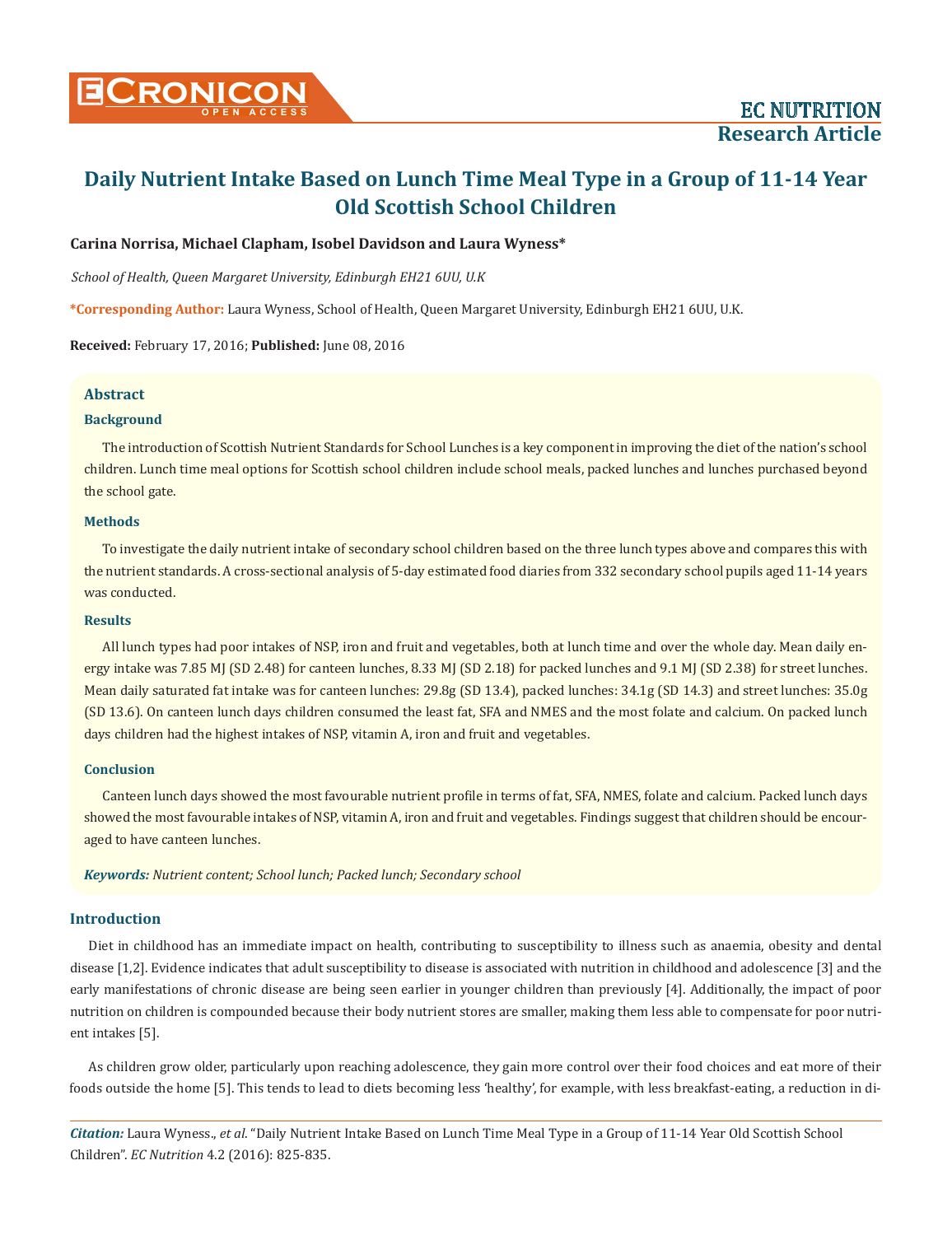etary variety and decreasing fruit, vegetable and milk intake [6]. This makes achieving dietary targets more difficult. When children are given the opportunity to select their own food, they tend to make 'unhealthy' choices [7], the effect of which is shown in high intakes of total and saturated fat [8].

Despite the prominent coverage of children's diets in the popular media, the amount of recent scientific research in this area is relatively sparse (especially for older children) and few large-scale dietary surveys have been conducted. In 1983, a dietary survey of 2,397 British School children (with an enhanced sample of 884 primary school children) took place, commissioned by the then Department of Health and Social Security [9]. The National Diet and Nutrition Survey (NDNS) for young people aged 4-18 years [8] were carried out in 1997 and included a sample of 1,701 children. Both of the dietary surveys above utilised 7-day weighed dietary records. The Scottish component of the NDNS survey on young people age 4-18 years was comparatively small, with only 136 participants. A much larger survey with 1,491 Scottish participants aged 3-18 years, was commissioned by Food Standards Agency Scotland in 2005 [10] in an attempt to fill in some of the gaps not covered by the NDNS. This survey utilised food frequency questionnaires followed-up by dietary interview. The limited data available from dietary records of secondary school children is partly due to the onerous methodology.

A large effort has been made and continues to be made, to improve the diet of the nation's school children, with the introduction of nutrient-based standards for school meals being a key component of efforts. The Scottish Nutrient Standards for School Lunches (SNSSL) [11], which are based on the Eating for Health model for healthy eating [12] and the Caroline Walker Trust recommendations [13] were adopted by secondary schools in 2006. However, of note is that in Scotland, less than half (44%) of secondary school children opt for school meals [14]. Children at secondary school are often afforded the freedom to leave school premises at lunchtime and opt to buy lunch outside the school. There is limited evidence in the UK of the food and drink purchasing beyond the school gate [15]. The main lunch options for secondary school children are school meals, packed lunches or 'street' lunches (lunches purchased outside of school). No food or nutrient standards exist for packed lunches or street lunches although some schools may make recommendations to healthy packed lunches, in line with the food-based standards [16].

School lunches make a significant contribution to food intake, providing 25-33% of daily energy intake among children of primary school age [17,18]. Previous studies, in England, have compared food and nutrient intakes of pupils consuming school meals and packed lunches [16,19]. Four-day estimated food diaries were used to compare overall daily nutrient intake of 9-10 years olds [20] and 14-15 year olds [21] in England.

The present study is believed to be the first to investigate the contribution of nutrients from the different lunch options available on the overall diet of secondary school children in detail. We have reported, in a separate paper, on the lunch time nutrient intake in comparison with the SNSSL of children who have a school canteen lunch, buy lunch outside of school or bring a packed lunch to school. This paper examines how the food and drink consumed at lunch time on school days contribute to the daily nutrient intake and the impact of the type of lunch consumed on overall daily nutrient intake. The data were compared with Dietary Reference Values (DRVs) for key nutrients and the Government target for fruit and vegetables.

#### **Methods**

#### **Recruitment**

School children aged 11-14 years were recruited from two local secondary schools. Children who were on special diets were excluded from the study. Data were collected between September 2007 and January 2008. The student population in the two schools were around 900 and 1800 pupils. Both schools had similar catchment areas which included local authority housing, shared ownership, as well as private ownership. Informed consent by proxy was obtained by the parents or guardians of the school children. The author participated in school assemblies to introduce the project to the children and attended food technology classes prior to data collection to explain the study further and answer questions from pupils.

*Citation:* Laura Wyness., *et al*. "Daily Nutrient Intake Based on Lunch Time Meal Type in a Group of 11-14 Year Old Scottish School Children". *EC Nutrition* 4.2 (2016): 825-835.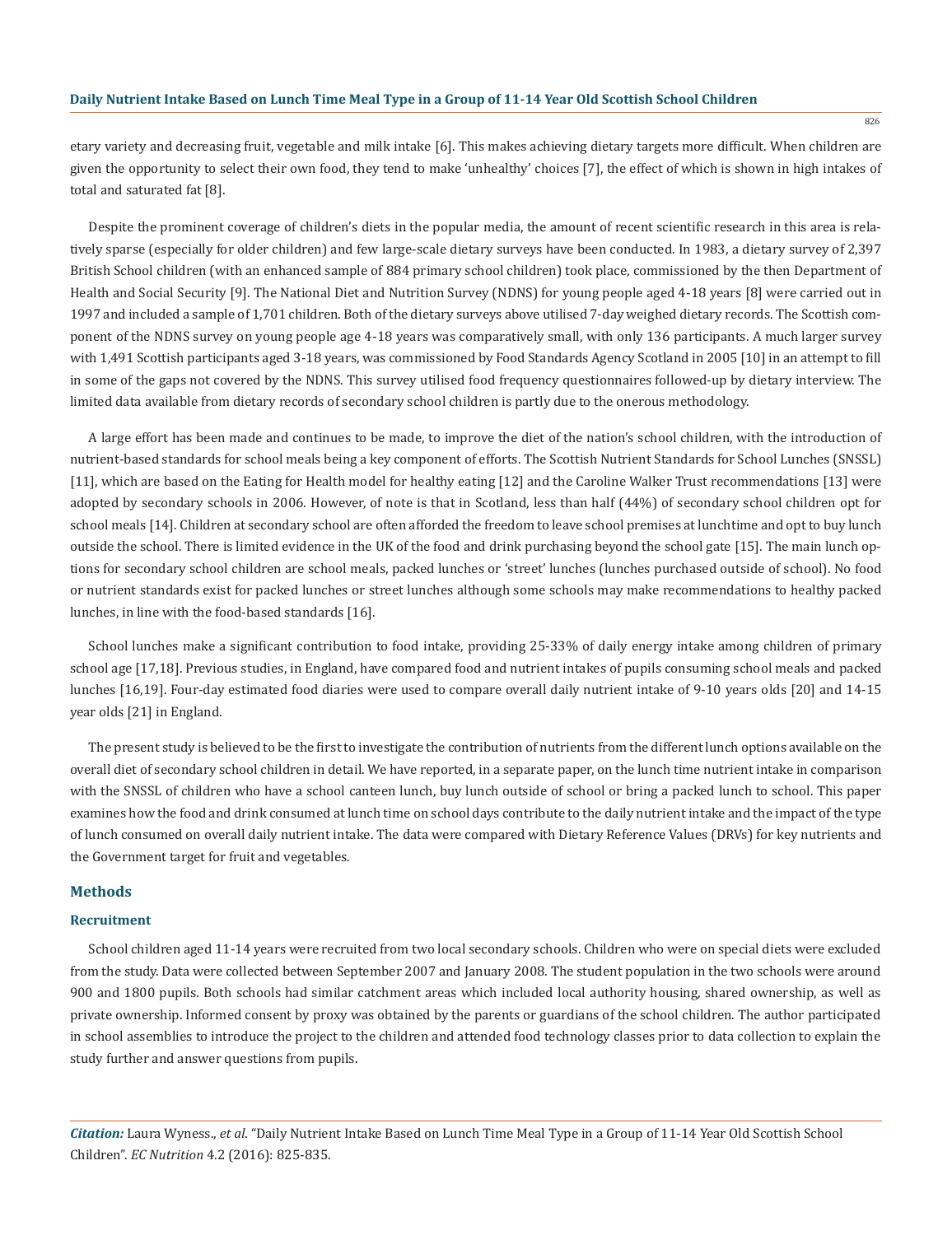#### **Dietary Assessment**

The present study used food diaries for a period of five days (Monday to Friday) to record foods and drinks consumed and portion sizes. Diet diaries, information packs giving useful tips and information on how to complete the food diaries and large sealable plastic envelopes for returning the diaries and retained food wrappers, were distributed to all participating pupils during their food technology lessons. Participants were asked to consume their normal diets. To maximise accuracy, pupils were asked to provide as much detail as possible, including portion size in grams or millilitres for pre-packaged foods and descriptions of portion sizes for other foods, which were estimated using *Food Portion Sizes* [22]. To minimise any effect on participant behaviour by the study, pupils were reassured of their anonymity and that there were no 'wrong' answers, with the aim of maximising the honesty of the reports and answers. The author (CN) also visited the school canteens to meet with kitchen staff and determine the portion sizes of prepared dishes (including sandwiches, wraps and filled rolls) and to record the portion or pack sizes of manufactured foods and drinks. The children purchasing street lunches often took advantage of 'meal deals' offered by a local baker and included items such as jumbo sausage rolls and doughnuts. These were observed to be significantly larger than the portion sizes described in *Food Portion Sizes* [22], so an example of each item was purchased and weighed.

Nutritional analysis of the diaries was carried out using 'Win Diets' computer software [23]. Since this study was largely concerned with school meal choices and their influence on overall nutrient intake, ten key nutrients/foods for which standards had been defined were selected from those covered by the SNSSL for the purposes of this study: energy, fat, saturated fat, Non-Milk Extrinsic Sugars (NMES), Non-Starch Polysaccharides (NSP), vitamin A, folate, calcium, iron, and fruit and vegetable portions.

#### **Statistical Analysis**

Data analysis was performed using SPSS for Windows statistical software package version 21 (SPSS Inc., Chicago, IL, USA). Descriptive statistics (mean and standard deviation) were compiled for each lunch type. To ascertain the importance of the lunch time meal in terms of its contribution towards total nutrient intake, the percentage of total daily intake provided by lunch was calculated for canteen, packed and street lunches. The analysis follows the approach of Stevens and Nelson [24], with each day considered as the unit of sampling, rather than each child. One sample t-tests were used to compare the mean daily nutrient intakes for the lunch type groups. The differences between daily nutrient intake according to lunch type were assessed using one-way ANOVA, with post hoc comparisons using Tukey's tests. The percentage of the DRV provided by the whole day's intake was calculated and categorised according to whether canteen, packed and street lunches were consumed. Nutritional quality of the three lunch groups was compared in terms of percentage of DRV.

# **Results**

A total of 332 pupils were recruited to the study, with 261 pupils completing the diet diaries for all five days. A further 28 pupils completed four days of the diet diary, 32 completed three days, 8 completed two days and three completed 1 day. However many day's diary a child completed, a day was included in the analysis if it was judged by the researcher to be trustworthy on the basis of completeness. Children were categorised as 'habitually' having a particular type of lunch if they ate them on four or five of the study days. Of the 332 children, almost 4 in 10 (n= 128, 38.6%) did not have the same lunch types every day. A total of 32.8% children habitually had canteen lunches, 15.1% packed lunches and 13.6% had street lunches. The total number of days data for male and females in each lunch group were very similar (Table 1). However for nutrients where there was a gender difference in the requirements, the data was analysed separately. Considering the total number of lunches (n= 1532) analysed in this study, a small number of lunches were mixed (more than one lunch type) (n= 134, 8.7%). The very small number of skipped lunches (n= 8, 0.5%) and mixed lunches were excluded from the statistical analysis. Although possible, no pupil was found to have food from all three sources.

#### **Energy**

Daily total energy intake significantly differed across all lunch types with the lowest mean intake on canteen days (1877 kcal/7.85 MJ/day) and highest on street lunch days (2174 kcal/9.1 MJ/day) (Table 2). Post-hoc comparisons using Tukey's test indicated that the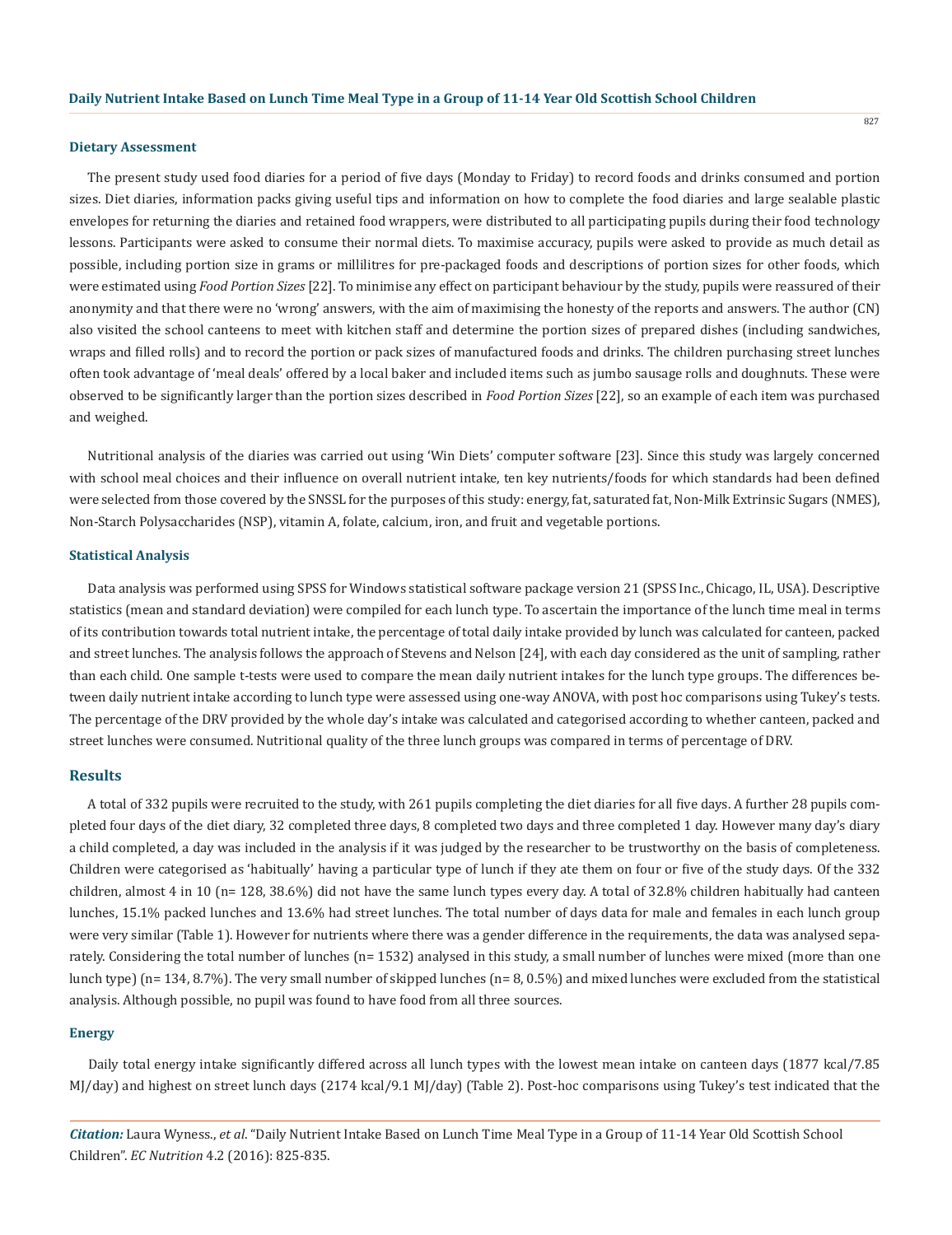mean energy intake for canteen and packed lunch days was significantly lower than that of street lunch days (the highest value). The mean energy intake for canteen lunch days was also significantly lower than that for packed.

|        |                 | Total N $(%)$ |                |            |
|--------|-----------------|---------------|----------------|------------|
|        | Canteen $N(\%)$ | Packed N (%)  | Street N $(%)$ |            |
| Male   | 323 (48.8)      | 144 (21.8)    | 195 (29.5)     | 62(100)    |
| Female | 362 (49.2)      | 165(22.4)     | 209 (28.4)     | 736 (100)  |
| Total  | 685 (100)       | 309(100)      | 404 (100)      | 1398 (100) |

**Note:** Figures exclude the 134 mixed lunches.

|                                 | <b>Lunch Type</b>     |           |                  |           |                      |           |               |
|---------------------------------|-----------------------|-----------|------------------|-----------|----------------------|-----------|---------------|
| Nutrient*                       | Canteen ( $n = 685$ ) |           | Packed $(n=309)$ |           | Street ( $n = 404$ ) |           |               |
|                                 | Mean                  | <b>SD</b> | Mean             | <b>SD</b> | Mean                 | <b>SD</b> | P value*      |
| Energy (kcal) [2033]            | 1877                  | 593       | 1990             | 521       | 2174                 | 569       | < 0.0001      |
| Boys [2220]                     | 1932                  | 616       | 1972             | 533       | 2139                 | 583       | ${}< 0.0001$  |
| Girls [1845]                    | 1828                  | 568       | 2011             | 503       | 2206                 | 556       | ${}_{0.0001}$ |
| Energy (MJ) [8.51]              | 7.85                  | 2.48      | 8.33             | 2.18      | 9.10                 | 2.38      | ${}< 0.0001$  |
| Boys [9.27]                     | 8.09                  | 2.57      | 8.26             | 2.23      | 8.96                 | 2.44      | ${}< 0.0001$  |
| Girls [7.72]                    | 7.65                  | 2.38      | 8.42             | 2.11      | 9.24                 | 2.33      | ${}< 0.0001$  |
| Fat (%) [33%]                   | 35.5                  | 7.5       | 38.1             | 7.4       | 38.7                 | 6.5       | ${}< 0.0001$  |
| SFA (%) [10%]                   | 14.3                  | 4.5       | 15.2             | 4.6       | 14.4                 | 4.0       | 0.009         |
| NMES (%) [10%]                  | 14.6                  | 6.7       | 16.5             | 7.3       | 16.9                 | 7.4       | ${}< 0.0001$  |
| NSP (g) [18]                    | 10.9                  | 4.5       | 11.1             | 4.5       | 10.7                 | 4.4       | 0.474         |
| Vitamin A $(\mu g)$ [600]       | 513                   | 369       | 592              | 398       | 486                  | 361       | 0.001         |
| Folate ( $\mu$ g) [200]         | 193                   | 81        | 188              | 87        | 172                  | 78        | ${}< 0.0001$  |
| Calcium (mg) [900]              | 879                   | 410       | 857              | 404       | 820                  | 401       | 0.069         |
| Boys [1000]                     | 902                   | 423       | 851              | 459       | 804                  | 396       | 0.036         |
| Girls [800]                     | 859                   | 400       | 862              | 352       | 835                  | 407       | 0.744         |
| Iron (mg) [13.1]                | 9.6                   | 3.8       | 9.8              | 3.6       | 9.6                  | 3.5       | 0.667         |
| Boys [11.3]                     | 10.1                  | 4.0       | 9.8              | 4.0       | 9.7                  | 3.8       | 0.461         |
| Girls [14.8]                    | 9.1                   | 3.6       | 9.8              | 3.2       | 9.6                  | 3.3       | 0.082         |
| Fruit/vegetables (portions) [5] | 1.4                   | 1.3       | 1.8              | 1.6       | 0.9                  | 1.0       | ${}< 0.0001$  |

*Table 1: Number of Days' Data from Males and Females.*

**Note:** DRVs in square brackets. Energy: EAR for used; DRV: Fat, SFA, NMES, NSP; RNI: vitamin A, folate, calcium and iron; government target: Fruit and vegetables. In all the comparisons above between daily nutrient intake and DRVs, p< 0.001. \*Differences assessed using One-way ANOVA.

*Table 2: Daily Nutrient Intake According to Lunch Type.*

## **Nutrient Intake**

When total daily nutrient intake was considered, canteen lunches provided a significant nutritional advantage regarding fat, NMES and folate intake. A significant, though smaller, advantage remained for canteen lunch days where SFA was concerned (p= 0.009). A post hoc

*Citation:* Laura Wyness., *et al*. "Daily Nutrient Intake Based on Lunch Time Meal Type in a Group of 11-14 Year Old Scottish School Children". *EC Nutrition* 4.2 (2016): 825-835.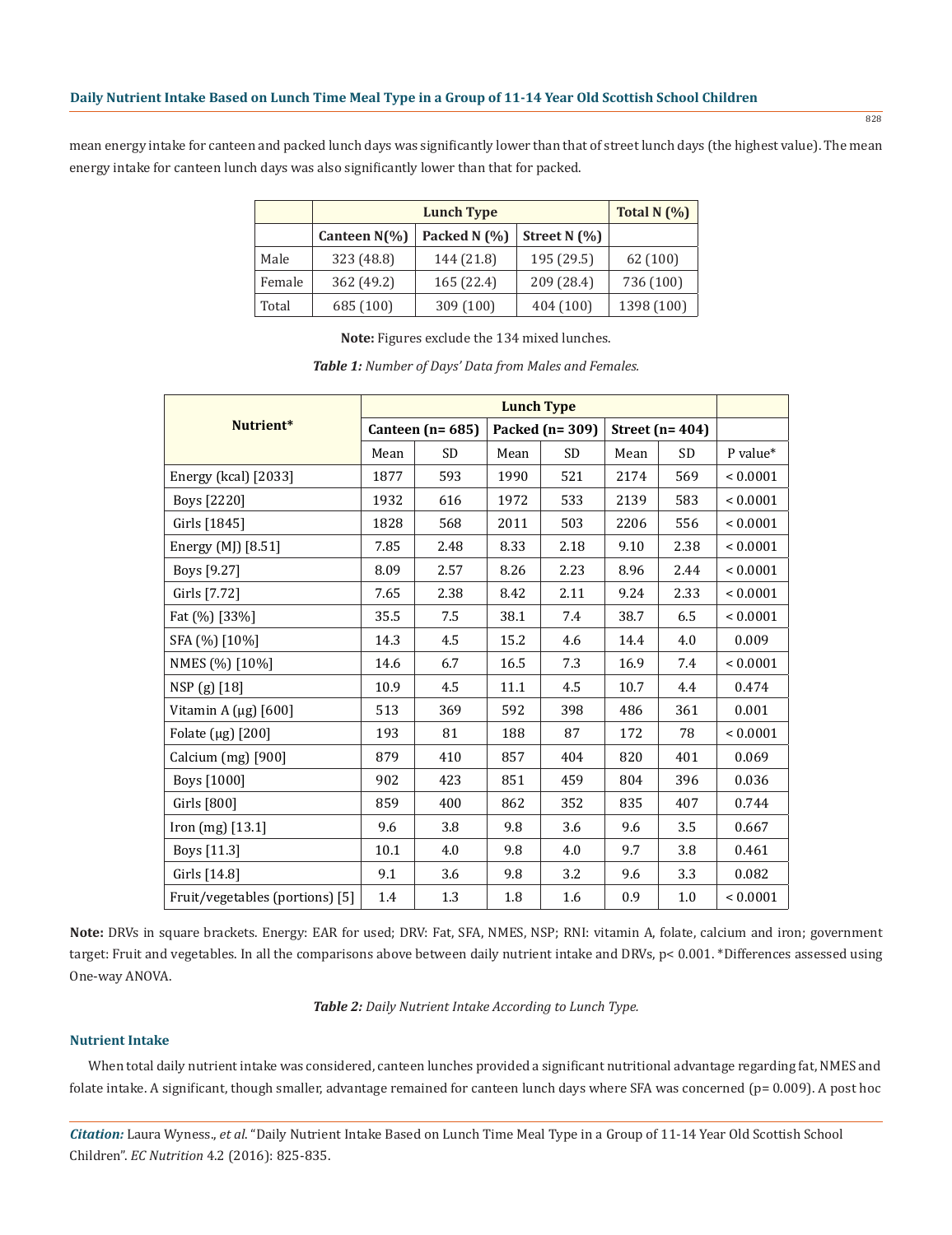829

Tukey test indicated that packed lunch days had a significantly higher mean vitamin A intake (592 µg/day) compared to canteen lunch days (513 µg/day) (p= 0.006) and street lunch days (p= 0.001). Regarding total fibre, calcium and iron intake, similar intakes were found with the three lunch types. Mean calcium intake among boys on street lunch days (804 mg/day) was significantly lower than mean intakes on packed (851 mg/day) and canteen (902 mg/day) lunch days ( $p=0.029$ ). Mean fruit and vegetable intake significantly differed across all lunch types with the highest intake (mean: 1.8/day, SD: 1.6/day portions) on packed lunch days.

#### **Contribution of Lunch Time Meal to Daily Nutrient Intake**

To ascertain the importance of the lunch time meal in terms of its contribution towards total nutrient intake, the percentage of total daily intake provided by lunch was calculated for canteen, packed and street lunches (Table 3). In terms of energy, fat and NMES, street lunches contributed the highest energy and percentage energy compared with canteen and packed lunches. Street lunches contributed the lowest percentage of daily intake of vitamin A, folate and calcium. Packed lunches provided a larger contribution to fruit and vegetable and vitamin A intake compared with canteen and street lunches. Canteen lunches contributed the least towards total daily intake of fat, SFA, NMES and the most towards total daily intake of folate, calcium and iron and fibre.

| <b>Nutrient</b>  | Canteen | <b>Packed</b> | <b>Street</b> |
|------------------|---------|---------------|---------------|
| Energy           | 26.9%   | 27.9%         | 32.5%         |
| Fat              | 24.4%   | 30.3%         | 34.3%         |
| <b>SFA</b>       | 25.5%   | 34.6%         | 30.9%         |
| <b>NMES</b>      | 22.6%   | 30.2%         | 38.0%         |
| <b>NSP</b>       | 27.5%   | 23.4%         | 26.2%         |
| Vitamin A        | 25.1%   | 34.0%         | 20.0%         |
| Folate           | 26.1%   | 21.2%         | 17.4%         |
| Calcium          | 27.0%   | 25.8%         | 21.5%         |
| Iron             | 21.2%   | 19.4%         | 20.8%         |
| Fruit/vegetables | 20.0%   | 26.7%         | 20.8%         |

**Note:** DRV used were EAR: Energy; DRV: Fat, SFA, NMES, NSP; RNI: vitamin A, folate, calcium and iron; government target for fruit and vegetable intake.

#### *Table 3: Percentage of Total Daily Intake Provided by Canteen, Packed and Street Lunch Compared to drvs.*

#### **Lunch Type Compared with Recommendations**

To provide an indication of the extent to which the average lunch of each type met official recommendations, means as a percentage of the EAR (for energy), RNI (for other nutrients) and government target for portions of fruit and vegetables, were calculated (Table 4). The mean total daily energy intake for each lunch type was within 10% of the EAR (canteen and packed lunch days being slightly lower and street lunch days slightly higher). The mean intake for only canteen lunch days met the DRV for fat intake (94% of DRV). Street and packed lunch days contained more (109% and 119% of the DRV, respectively). Mean daily fibre intakes were relatively low across all lunch types compared to the DRV of 18 g/day, with between 59% and 62% of the DRV being met. Mean daily calcium intakes fell short of the RNI across all lunch types (between 91% and 98% of the RNI) (Table 4). Table 2 shows that mean calcium intakes for girls were above the RNI of 800 mg/day for all lunch types, but fell short of the RNI of 1000 mg/day among boys. Mean daily iron intakes fell short of the RNI by 25-27% across all lunch types, particularly among girls with 24% of girls failing to reach even the LRNI level.

Regarding the proportion of days meeting micronutrient targets, more canteen lunch days met the DRVs than packed and street lunch days for folate and calcium (Table 5). More packed lunch days met the DRVs than canteen or street lunch days for vitamin A and iron. For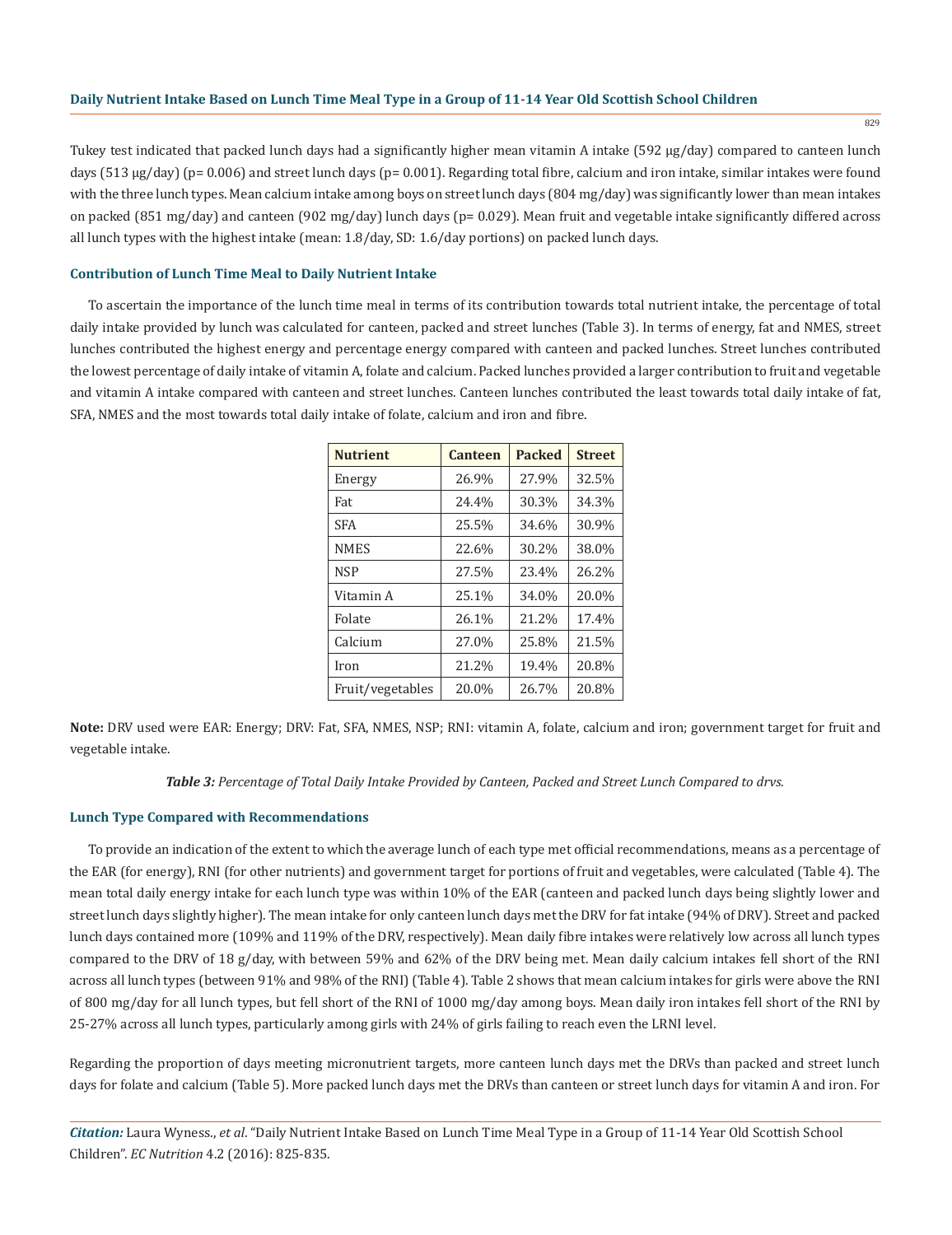all nutrients, street lunch days were the category with fewest days meeting the DRVs (with the exception of energy and iron where packed and canteen lunches had fewest days that met the target, respectively).

| <b>Nutrient</b>             | % of DRV |                   |                  |                  |  |  |
|-----------------------------|----------|-------------------|------------------|------------------|--|--|
|                             | $DRV^*$  | Canteen $(n=685)$ | Packed $(n=309)$ | Street $(n=404)$ |  |  |
| Energy (kcal/MJ)            | 2033/8.5 | 92%               | 93%              | 107%             |  |  |
| Fat $(g)$                   | 79.0     | 94%               | 109%             | 119%             |  |  |
| SFA(g)                      | 24.9     | 120%              | 137%             | 141%             |  |  |
| NMES(g)                     | 55.9     | 125%              | 146%             | 167%             |  |  |
| NSP(g)                      | 18       | 61%               | 62%              | 59%              |  |  |
| Vitamin $A(\mu g)$          | 600      | 86%               | 99%              | 81%              |  |  |
| Folate $(\mu g)$            | 200      | 98%               | 94%              | 86%              |  |  |
| Calcium (mg)                | 900      | 98%               | 95%              | 91%              |  |  |
| [ron (mg)]                  | 13.1     | 73%               | 75%              | 73%              |  |  |
| Fruit/vegetables (portions) | 5        | 28%               | 36%              | 18%              |  |  |

\*DRVs represent EAR: Energy; DRV: Fat, SFA, NMES, NSP; RNI for 11-14 year olds: vitamin A, folate, calcium and iron; and government target for fruit and vegetable intake. DRVs used are the mean for the EAR or RNI for males and females aged 11-14 years. Numbers in bold indicate achievement of DRV or target was not made.

*Table 4: Mean Daily Nutrient intake for Canteen, Packed and Street Lunch Days, As a Percentage of drvs.*

| <b>Nutrient</b>             | <b>Canteen</b> | <b>Packed</b>   | <b>Street</b> |
|-----------------------------|----------------|-----------------|---------------|
| Energy (kcal)               | 36.8%          | 46.3%           | 41.6%         |
| <b>Boys</b>                 | 39.0%          | 46.5%           | 52.8%         |
| Girls                       | 34.8%          | 46.1%           | 63.6%         |
| Fat $(g)$                   | 60%            | 45%             | 33.7%         |
| SFA(g)                      | 40.6%          | 27.8%           | 23.3%         |
| NMES(g)                     | 43.1%          | 29.1%           | 20.8%         |
| NSP(g)                      | 7.3% (37.8%)   | $9.4\%$ (38.2%) | 5.0% (35.9%)  |
| Vitamin A (µg)              | 31.7% (72.3%)  | 38.5% (80.9%)   | 30.0% (72.0%) |
| Folate $(\mu g)$            | 42.9% (89.3%)  | 41.7% (84.5%)   | 33.9% (83.3%) |
| Calcium (mg)                | 43.5% (86.6%)  | 39.8% (85.1%)   | 38.8% (81.4%) |
| <b>Boys</b>                 | 45.2% (88.2%)  | 38.2% (81.2%)   | 38.5% (79.0%) |
| Girls                       | 42.0% (85.1%)  | 41.2% (88.5%)   | 37.8% (83.7%) |
| [ron (mg)]                  | 15.0% (73.4%)  | 18.8% (77.3%)   | 15.5% (77.5%) |
| <b>Boys</b>                 | 16.4% (77.7%)  | 21.5% (72.9%)   | 13.8% (75.9%) |
| Girls                       | 13.8% (69.6%)  | 16.4% (81.2%)   | 16.3% (78.9%) |
| Fruit/vegetables (portions) | 2.5%           | 5.5%            | $0\%$         |

**Note:** DRVs represent EAR: Energy; DRV: Fat, SFA, NMES, NSP; RNI for 11-14 year olds: vitamin A, folate, calcium and iron; and government target for fruit and vegetable intake. For nutrients where there was a gender difference in the requirements, the data was analysed separately. Figures meeting LRNI are in brackets.

*Table 5: Percentage of Days Meeting DRV (EAR/RNI/LRNI) or Fruit and Vegetable Recommendation.*

*Citation:* Laura Wyness., *et al*. "Daily Nutrient Intake Based on Lunch Time Meal Type in a Group of 11-14 Year Old Scottish School Children". *EC Nutrition* 4.2 (2016): 825-835.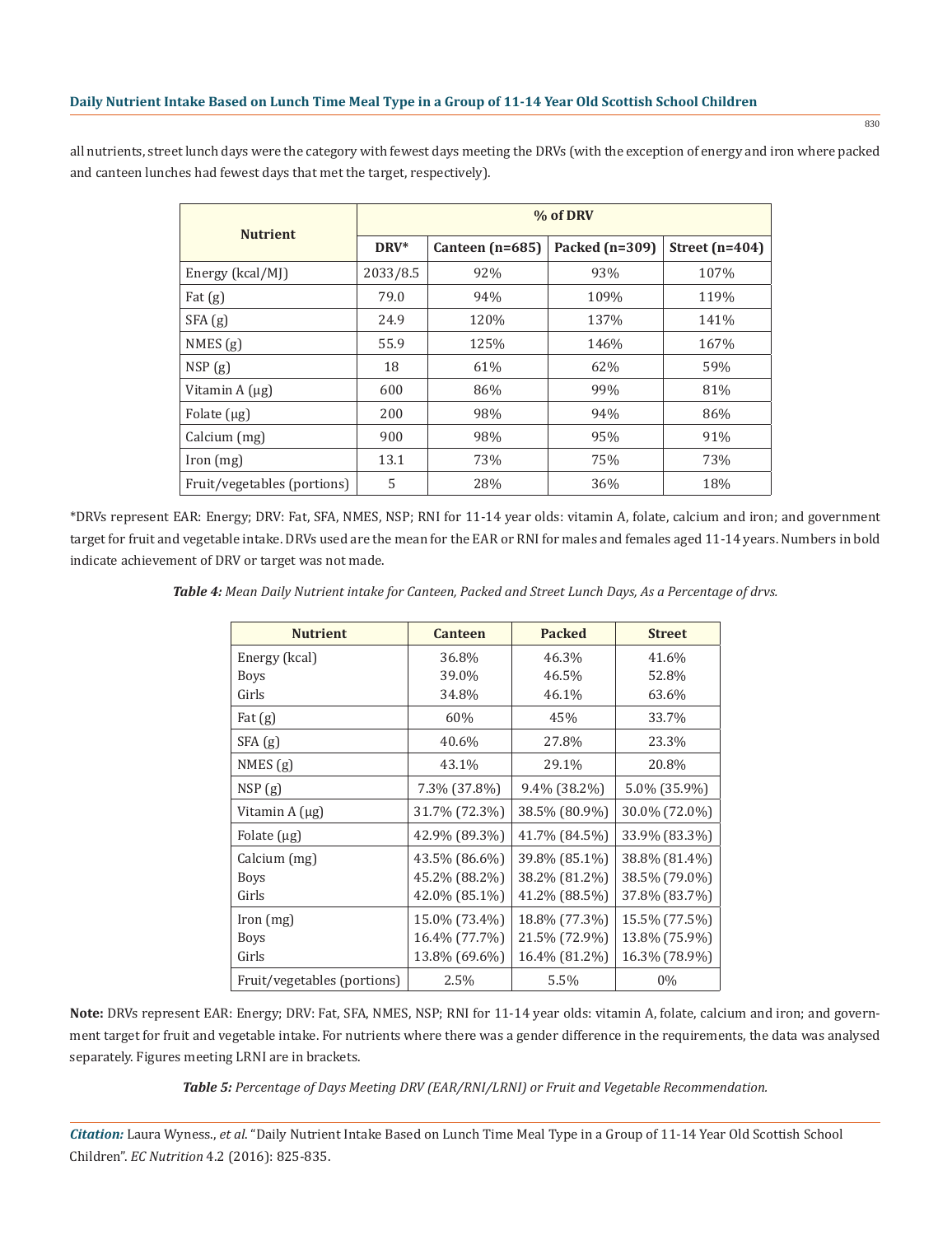#### **Discussion**

This paper has shown that the overall daily nutrient intake of schoolchildren varied according to lunch type. Canteen lunch days had the lowest total daily energy intake and the highest nutrient density of all lunch types. This study found canteen lunches to provide a lower proportion of daily energy intake than packed and street lunches, which supports the findings of other similar studies [25,26]. The daily energy intake on days where a school lunch was consumed was almost 300 calories (297 kcal/1.25 MJ) less than on the days that a street lunch was consumed. This indicates the importance of school meals in helping address the current problem of childhood obesity. On days when a canteen lunch was eaten, the food consumed at other times of day was generally less healthy than the canteen lunch. However, since canteen lunches provide an advantage over the other lunch types available to children, it is still worth encouraging uptake. Canteen lunches also provided a significant nutritional advantage in terms of fat, SFA, NMES and folate intake. Similar intakes of total fibre, calcium and iron intake were found with all three lunch types and although fruit and vegetable intake was slightly higher for packed lunches, the proportion of days that met the 5-a-day recommendation was extremely low for all lunch types.

Interestingly, this study showed that many children did not have the same lunch type every day. It was common practice for children to 'flit' from one lunch type to another, perhaps according to factors including the items on the canteen menu, what their friends were doing on a particular day or the weather. Of the children that did habitually have one lunch type, it was some what encouraging that it was more likely to be a canteen lunch than packed or street lunch. Another behaviour apparent from this study was that some children consumed food and drink from more than one type of lunch (canteen, packed and street) during a single lunchtime. Although less than 10% of the lunches consumed in this study included food items from more than one lunch type, encouragement of children to consume some healthy food from the canteen or some healthy packed lunch food, before leaving school, might decrease their appetite for consuming street food. This could have a beneficial impact on their daily diet.

Although the lunch time meal is undeniably an important part of the total food intake, it is ultimately the total daily diet that affects children's health, both now and in the future. Considerable resources have been invested in improving the nutritional quality of school meals (canteen lunches) and increasing their uptake. However, if children eating packed lunches, which are nutritionally inferior in some respects and street lunches, which have been found to be nutritionally poor, are compensated for by eating healthier food outside the school lunch time, their total daily intakes could still be acceptable. This study showed that canteen lunches provided a superior nutritional profile to packed or street lunches. In addition, the advantages in terms of nutrient intake provided by consuming a canteen lunch were still apparent when the whole day's nutrient intake was considered. On days when a canteen lunch was eaten, the food consumed at other times of the day was generally less conducive to good health than the food eaten at lunch time. The street lunch was the least healthy lunch time option and the nutrition it provided was so poor that this was not compensated for over the rest of the day. Regardless of whether a canteen, packed or street lunch was consumed, when total daily intake was analysed, no significant difference was found in the intakes of NSP, calcium and iron.

When total daily intake is considered, canteen lunches provide a significant nutritional advantage regarding fat, SFA and NMES intake. A significant, though smaller, advantage for canteen lunch days remains where folate is concerned. Encouragingly, the results indicated that canteen lunches contributed the least towards total daily intake of fat, SFA and NMES and the most towards total daily intake of folate, calcium, iron and fibre. Both the mean intakes and the percentage of days meeting the DRVs indicated that the areas of greatest concern were the intakes of NSP, iron and fruit and vegetables. The proportion of days meeting the DRV for NSP intake ranged from 5% (street lunch days) to 9.4% (packed lunch days). The main types of food contributing to NSP among children (11-18 years) are cereals and cereal products (42%) and vegetables and potatoes (29%) [27] and therefore these types of foods should be included more in young people's diets. It is concerning that not one of the street lunch days analysed in the present study met the '5-a-day' target of fruit and vegetables and only 2.5% of canteen and 5.5% of packed lunch days met this target. Achieving the recommended fruit and vegetable intake provides many health benefits, for example, childhood intake of fruit and vegetables has been linked with decreased incidence of cancer in adulthood [28]. Increasing fruit and vegetable intake in canteen lunches may be achieved by making soups, salads and fruit and vegetable snacks more appealing and accessible to children.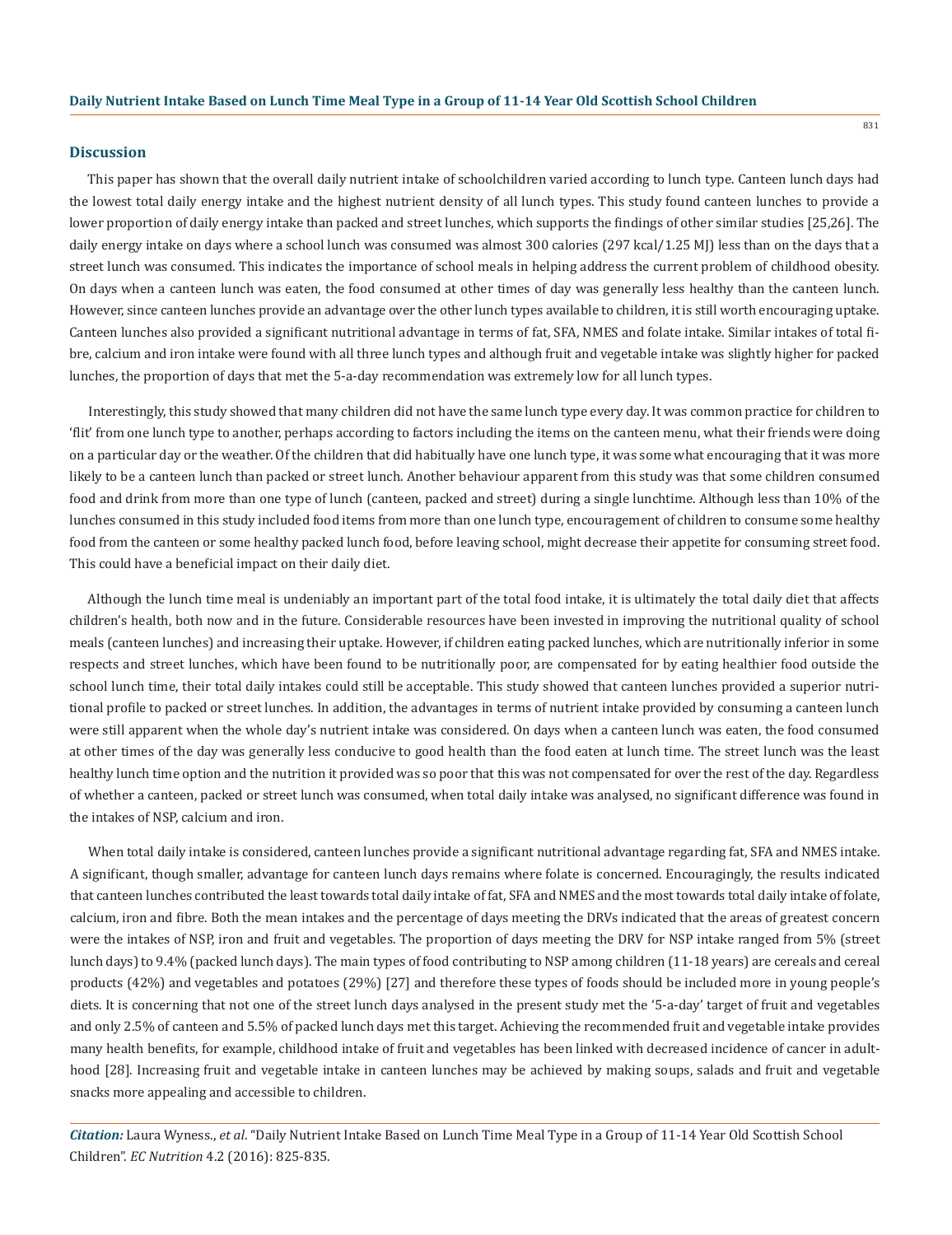As the recommended intakes for iron and calcium differed for boys and girls, intake data was presented by gender to allow further examination. Low iron intakes are known to be of concern in children's diet [27] and the present study supported this. Of great concern was the fact that only 73.3% - 77.5% of days (depending on lunch type) met the LRNI for iron (Table 5). Iron was the micronutrient showing the greatest shortfall in intake in the present study, particularly among girls. It has been reported that iron deficiency has been considered a potent cause of cognitive impairment, learning disabilities and psychomotor instability and could lead to ADHD symptoms [29]. Cereals and cereal products contribute to around half of iron intake in children, with bread and fortified breakfast cereals the main source of iron intake [27]. Encouraging children to consume breakfast before school or by offering breakfast at school would be beneficial in terms of improving nutrient intake, maintaining a healthy weight and improving cogitative performance [18,30]. Calcium was the micronutrient for which the mean intake in the present study came closest to achieving the RNI. This nutrient is particularly important during adolescence in terms of maximising bone density and therefore protecting against bone thinning later in life [31]. Data from this study indicated that although girls appear to have an adequate mean daily calcium intake, mean intake among boys was below the recommended 1000 mg/ day with all meal types (Table 2). Milk and milk products contribute to 48% of calcium intakes in young people [8] therefore encouragement of boys to consume such products would be beneficial.

School children have more freedom than their predecessors in many areas of life, including their food choices. Leaving school at lunch time to buy their own food is now a far more acceptable and frequent, option than for previous generations. In this study, 33% of school children habitually opted for a canteen lunch. This is lower than Scottish data that indicates that the proportion of school children opting for school meals reduced from 45% in 2007 to 39% in 2009, but has since increased to 44% in 2013 [32]. Although the introduction of SNSSL has improved the nutritional quality of canteen lunches, only the proportion of children who opt for these lunches will benefit. In this study, 15% of school children habitually had packed lunches. A similar proportion (15%) was reported by the Young Scot survey of 938 young people to have a packed lunch every day [33]. Guidance providing an option for packed lunches is available locally and disseminated through local authorities and schools to parents and young people [33]. Unlike the situation in schools, the food and drink available from nearby outlets is not required to meet nutritional regulations. Research indicates that the majority of the food and drink on offer from such outlets greatly contrasts with that offered in schools governed by nutritional standards [34,35]. The Scottish Government has recently provided guidance for local authorities, school, retailers and caterers on ways to positively influence the food environment around schools. Data from a current survey funded by the Food Standards Agency in Scotland should provide further insight on secondary school food choices at lunch time [36].

#### **Strengths and Limitations**

Since this study is largely concerned with school meal choices and their influence on overall nutrient intake, it was decided to consider ten nutrients selected from those covered by the SNSSL for the purposes of this study. Carbohydrates, protein and vitamin C were not included in the statistical analysis as data indicates these to be adequate [26]. Intake of salt is often above the recommended levels [26]. However, sodium was omitted from the analysis for the present study because it was decided that it was not practical to expect children to accurately record the amount of salt they added to food or know the amount of salt in foods prepared for them. There would also be considerable error introduced by the variability of sodium contents in brands of manufactured foods.

Since adolescents' diets are known to be extremely variable, the present study attempted to maximise the sample size more subjects are required to estimate average dietary intake than if the diet is homogenous [37]. In the present study, children were asked to record their diet for five days, in order to maximise the representativeness and validity of the data. The fact that the data were analysed 'per day' rather than 'per child' enabled data from children completing fewer than five days of records to be included in the analysis. The authors appreciate that a child could appear across different lunch types and therefore the analysis is not entirely independent.

A recent study [38] found that 63% of all secondary school pupils reported sometimes purchasing food and/or drink outside of school at lunchtime. Various studies [39,40] have highlighted the wide availability of foods high in fat, salt and sugar from outlets near schools. Research by Ellaway., *et al*. [40], supports the finding from this study, that a majority of the foods purchased by children and young

*Citation:* Laura Wyness., *et al*. "Daily Nutrient Intake Based on Lunch Time Meal Type in a Group of 11-14 Year Old Scottish School Children". *EC Nutrition* 4.2 (2016): 825-835.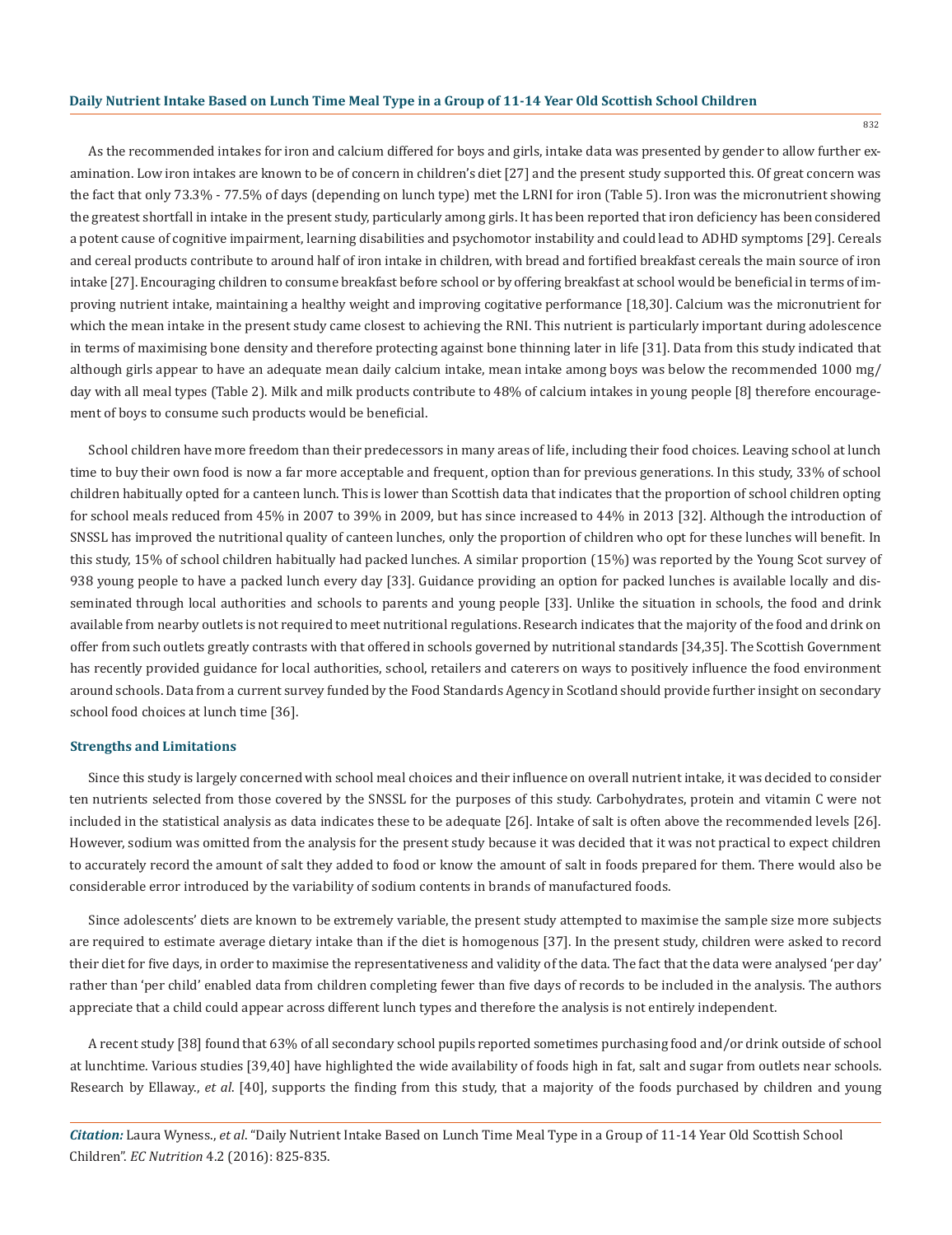833

people outside school during the school day exceeded recommended levels of saturated fat and provided more than the recommended percentage of calories from fat and sugar. Evidence indicates that pupils choose to leave the school grounds at lunch time for a variety of reasons including not liking school food and a wider choice and better tasting food available outside school [40]. The eating environment in schools deterred some pupils from eating there, for example, the lack of space; drab or windowless canteen space; smells and less opportunity to socialise [41].

#### **Conclusion**

To our knowledge this is the first study that compares three types of school lunch using 5-day estimated food diaries. Overall, the diets of school children in this area of Fife, Scotland, were nutritionally poor. In particular, the study found poor intakes of NSP, iron and fruit and vegetables, both at lunch time and over the whole day. Canteen lunch days showed the most favourable nutrient profile in terms of fat, NMES, folate and calcium. Packed lunch days showed the most favourable intakes of NSP, vitamin A, iron and fruit and vegetables. The street lunch was the least healthy lunch time option and the nutrition it provided was so poor that this could not be compensated for over the rest of the day. This research study suggests that it would be beneficial in terms of overall nutrient intake to encourage pupils to have canteen lunches.

#### **Acknowledgement**

We are sincerely grateful for the continuous support provided over the years by our colleague Professor Isobel Davidson.

#### **Conflict of Interest**

The authors declare no conflicts of interest.

## **Bibliography**

- 1. British Medical Association Board of Science and Education. *Adolescent Health* (2003).
- 2. Vereecken C., *et al*. "Eating Habits". Young People's Health in Context. Health Behaviour in School-Aged Children (HSBC) Study: International Report from the 2001/2001 Survey. *Copenhagen: World Health Organization* (2004).
- 3. Caballero B. "Early Nutrition and Risk of Disease in the Adult". *Public Health Nutrition* 4.6 (2001): 1335-1336.
- 4. World Health Organization. "Diet, Nutrition and the Prevention of Chronic Diseases". Report of a Joint WHO/FAO Expert Consultation on Diet, Nutrition and the Prevention of Chronic Diseases. *WHO Technical Report Series* 916 (2003).
- 5. Koletzko B., *et al*. "Nutrition in Children and Adolescents in Europe: What is the Scientific Basis? Introduction". *British Journal Nutrition* 92 (suppl 2) (2004): S67-S73.
- 6. Lytle L., *et al*. "How Do Children's Eating Patterns and Food Choices Change over Time? Results From a Cohort Study". *American Journal of Preventive Medicine* 14.4 (2000): 222-228.
- 7. Ludvigsen A and Sharma N. "Burger Boy and Sporty Girl". *London: Barnardos* (2004).
- 8. Gregory JR., *et al*. "National Diet and Nutrition Survey: Young People aged 4 to 18 years". Report of the Diet and Nutrition Survey. *London: The Stationary Office* 1 (2000).
- 9. Department of Health. "The Diets of British School Children. Sub-committee on Nutritional Surveillance, Committee on Medical Aspects of Food Policy". *Report on Health and Social Subjects (London)* 36 (1989): 1-293.
- 10. Sheehy C., *et al*. "Survey of Sugar Intake among Children in Scotland". Food Standards Agency Scotland, Aberdeen, Research Project S14029 (2008).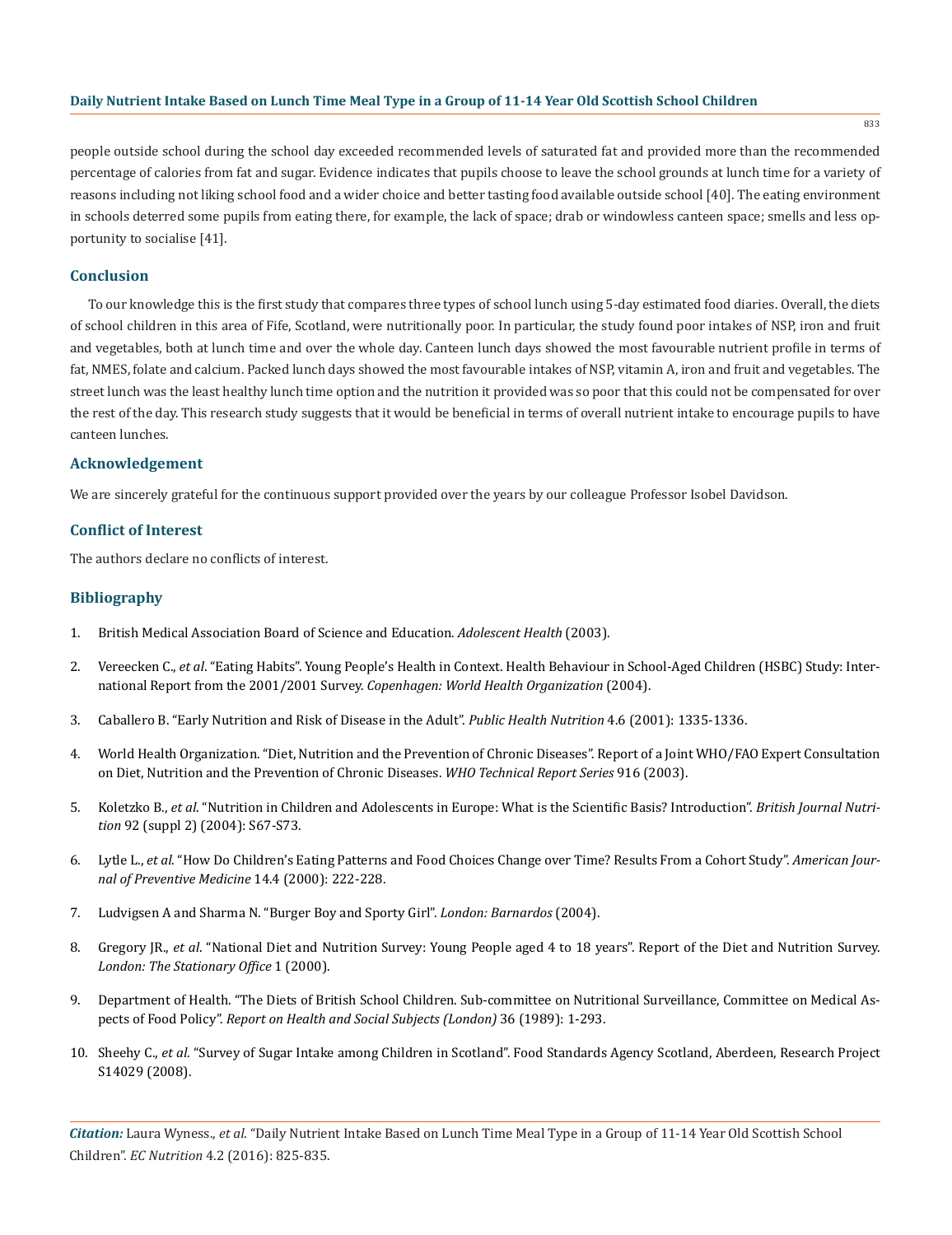- 11. The Scottish Executive. "Nutrition in Schools: The Scottish Nutrient Standards for School Lunches" (2003).
- 12. The Scottish Government. "Eating for Health: A Diet Action Plan for Scotland" (1996).
- 13. The Caroline Walker Trust. "Nutritional Guidelines for School Meals". Report of an Expert Working Group (1992).
- 14. The Scottish Government. "Summary Statistics for Attainment, Leaver Destinations and Healthy Living". *Statistical Bulletin Education Series* (2013).
- 15. Wills WJ., *et al*. "Children's Food and Drink Purchasing Behaviour Beyond the School Gate: The Development of a Survey Module". *Nutrition - International Scholarly Research Network* (2013).
- 16. Stevens L., *et al*. "School Lunches v. Packed Lunches: A Comparison of Secondary Schools in England Following the Introduction of Compulsory School Food Standards". *Public Health Nutrition* 16.6 (2013): 1037-1042.
- 17. Ruxton CHS., *et al*. "The Contribution of Specific Dietary Patterns to Energy and Nutrient Intakes in 7-8 Year Old Scottish School Children. II Weekday Lunches". *Journal of Human Nutrition and Dietetics* 9.1 (1996): 15-22.
- 18. Ruxton CH and Kirk TR. "Breakfast: A Review of Associations with Measures of Dietary Intake, Physiology and Biochemistry". *British Journal of Nutrition* 78.2 (1997): 199-213.
- 19. Pearce J., *et al*. "Lunchtime Food and Nutrient Intakes of Secondary-School Pupils: A Comparison of School Lunches and Packed Lunches Following the Introduction of Mandatory Food-Based Standards for School Lunch". *Public Health Nutrition* 16.6 (2013): 1126-1131.
- 20. Harrison F., *et al*. "Food and Drink Consumption at School Lunchtime: The Impact of Lunch Type and Contribution to Overall Intake in British 9-10-Year-Old Children". *Public Health Nutrition* 16.6 (2013): 1132-1139.
- 21. Prynne CJ., *et al*. "The Quality of Midday Meals Eaten at School by Adolescents: School Lunches Compared with Packed Lunches and their Contribution to Total Energy and Nutrient Intakes". *Public Health Nutrition* 16.6 (2013): 1118-1125.
- 22. Food Standards Agency. "Food Portion Sizes". 3rd edition. London: *The Stationery Office* (2001).
- 23. Wise A. Win Diets [Research Version]. The Robert Gordon University, Aberdeen (2005).
- 24. Stevens L and Nelson M. "The Contribution of School Meals and Packed Lunch to Food Consumption and Nutrient Intakes in UK Primary School Children from a Low Income Population". *Journal of Human Nutrition and Dietetics* 24 (2011): 223-232.
- 25. McNeill G., *et al*. "Secondary Analysis of the Survey of Sugar Intake among Children in Scotland". Part 3: School meals in Scotland. London: *Food Standards Agency* (2009).
- 26. Nelson M., *et al*. "The Nutritive Contribution of School Dinners and Other Mid-Day Meals to the Diets of School Children". *Human Nutrition-Applied Nutrition Journal* 37.2 (1983): 128-135.
- 27. Bates B., *et al*. "National Diet and Nutrition". Survey Results from Years 1, 2, 3 and 4 (combined) of the Rolling Programme (2008/2009 -2011/2012). London: *Public Health England* (2014).
- 28. Maynard M., *et al*. "Fruit, Vegetables and Antioxidants in Childhood and Risk of Adult Cancer: The Boyd Orr Cohort". *Journal of Epidemiology and Community Health* 57.3 (2003): 218-225.
- 29. Konofal E., *et al*. "Effects of Iron Supplementation on Attention Deficit Hyperactivity Disorder in Children". *Paediatric Neurology* 38.1 (2008): 20-26.
- 30. Sjoberg A., *et al*. "Meal Pattern, Food Choice, Nutrient Intake and Lifestyle Factors in the Goteborg Adolescence Study". *European Journal of Clinical Nutrition* 57.12 (2003): 1569-1578.

*Citation:* Laura Wyness., *et al*. "Daily Nutrient Intake Based on Lunch Time Meal Type in a Group of 11-14 Year Old Scottish School Children". *EC Nutrition* 4.2 (2016): 825-835.